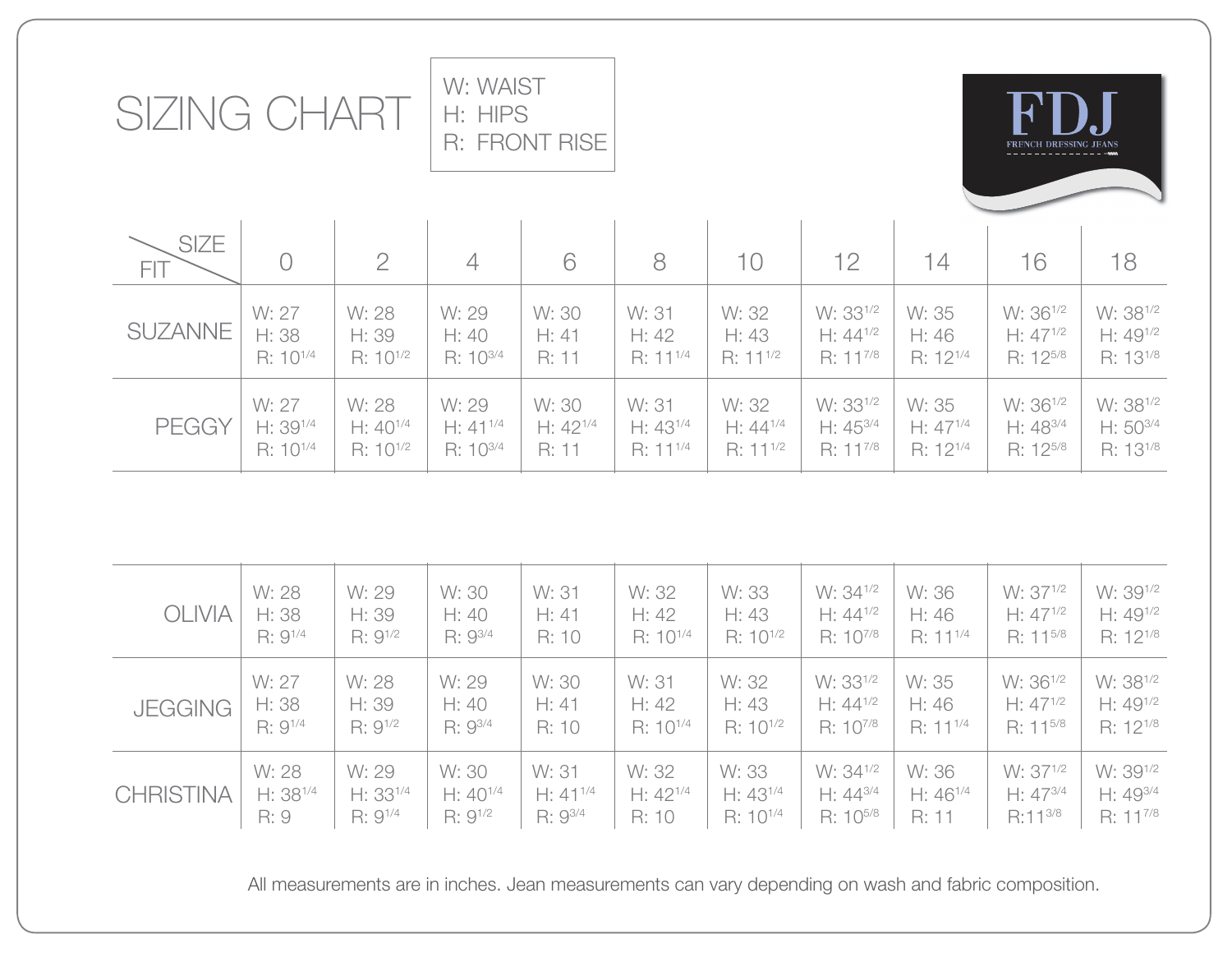| <b>SIZING</b><br>TTES<br>$\vdash\vdash$ |                      |               | H: HIPS       | R: FRONT RISE |                      |                      |                      | FRENCH DRESSING JEANS |                      |                      |
|-----------------------------------------|----------------------|---------------|---------------|---------------|----------------------|----------------------|----------------------|-----------------------|----------------------|----------------------|
| <b>SIZE</b><br>FIT                      | 0P                   | 2P            | 4P            | 6P            | 8P                   | 10P                  | 12P                  | 14P                   | <b>16P</b>           | 18P                  |
| <b>SUZANNE</b>                          | W: 27                | W: 28         | W: 29         | W: 30         | W: 31                | W: 32                | W: 33 <sup>1/2</sup> | W: 35                 | W: 36 <sup>1/2</sup> | W: 38 <sup>1/2</sup> |
|                                         | H: 38                | H: 39         | H:40          | H: 41         | H: 42                | H: 43                | $H: 44^{1/2}$        | H: 46                 | $H: 47^{1/2}$        | $H: 49^{1/2}$        |
|                                         | $R: 10^{1/4}$        | $R: 10^{1/2}$ | R: 103/4      | R: 11         | $R: 11^{1/4}$        | $R: 11^{1/2}$        | $R: 11^{7/8}$        | $R: 12^{1/4}$         | $R: 12^{5/8}$        | R: 13 <sup>1/8</sup> |
| <b>PEGGY</b>                            | W: 27                | W: 28         | W: 29         | W: 30         | W: 31                | W: 32                | W: 33 <sup>1/2</sup> | W: 35                 | W: 36 <sup>1/2</sup> | W: 38 <sup>1/2</sup> |
|                                         | $H: 39^{1/4}$        | $H: 40^{1/4}$ | $H: 41^{1/4}$ | $H: 42^{1/4}$ | $H: 43^{1/4}$        | $H: 44^{1/4}$        | $H: 45^{3/4}$        | $H: 47^{1/4}$         | $H: 48^{3/4}$        | $H: 50^{3/4}$        |
|                                         | R: 10 <sup>1/4</sup> | $R: 10^{1/2}$ | R: 103/4      | R: 11         | $R: 11^{1/4}$        | $R: 11^{1/2}$        | $R: 11^{7/8}$        | $R: 12^{1/4}$         | $R: 12^{5/8}$        | R: 13 <sup>1/8</sup> |
|                                         |                      |               |               |               |                      |                      |                      |                       |                      |                      |
| <b>OLIVIA</b>                           | W: 28                | W: 29         | W: 30         | W: 31         | W: 32                | W: 33                | W: 34 <sup>1/2</sup> | W: 36                 | W: 37 <sup>1/2</sup> | W: 391/2             |
|                                         | H: 38                | H: 39         | H: 40         | H: 41         | H: 42                | H: 43                | $H: 44^{1/2}$        | H: 46                 | $H: 47^{1/2}$        | $H: 49^{1/2}$        |
|                                         | $R: 9^{1/4}$         | R: 91/2       | R: 93/4       | R: 10         | R: 10 <sup>1/4</sup> | R: 10 <sup>1/2</sup> | R: 107/8             | $R: 11^{1/4}$         | R: 11 <sup>5/8</sup> | R: 12 <sup>1/8</sup> |
| <b>JEGGING</b>                          | W: 27                | W: 28         | W: 29         | W: 30         | W: 31                | W: 32                | W: 33 <sup>1/2</sup> | W: 35                 | W: 36 <sup>1/2</sup> | W: 38 <sup>1/2</sup> |
|                                         | H: 38                | H: 39         | H: 40         | H: 41         | H: 42                | H: 43                | $H: 44^{1/2}$        | H: 46                 | $H: 47^{1/2}$        | $H: 49^{1/2}$        |
|                                         | $R: 9^{1/4}$         | $R: 9^{1/2}$  | R: 93/4       | R: 10         | R: 10 <sup>1/4</sup> | R: 10 <sup>1/2</sup> | $R: 10^{7/8}$        | $R: 11^{1/4}$         | R: 115/8             | R: 12 <sup>1/8</sup> |
|                                         | W: 28                | W: 29         | W: 30         | W: 31         | W: 32                | W: 33                | W: 34 <sup>1/2</sup> | W: 36                 | W: 371/2             | W: 391/2             |

W: WAIST

**CHRISTINA** 

 H: 381/4 R: 8

 H: 391/4 R: 81/4

 H: 401/4 R: 81/2

 $H: 41^{1/4}$ R: 83/4

All measurements are in inches. Jean measurements can vary depending on wash and fabric composition.

 H: 421/4 R: 9

 H:431/4 R: 91/4

 H: 443/4 R: 95/8

 H: 461/4 R: 10

 H: 473/4 R: 103/8  H: 493/4 R: 107/8